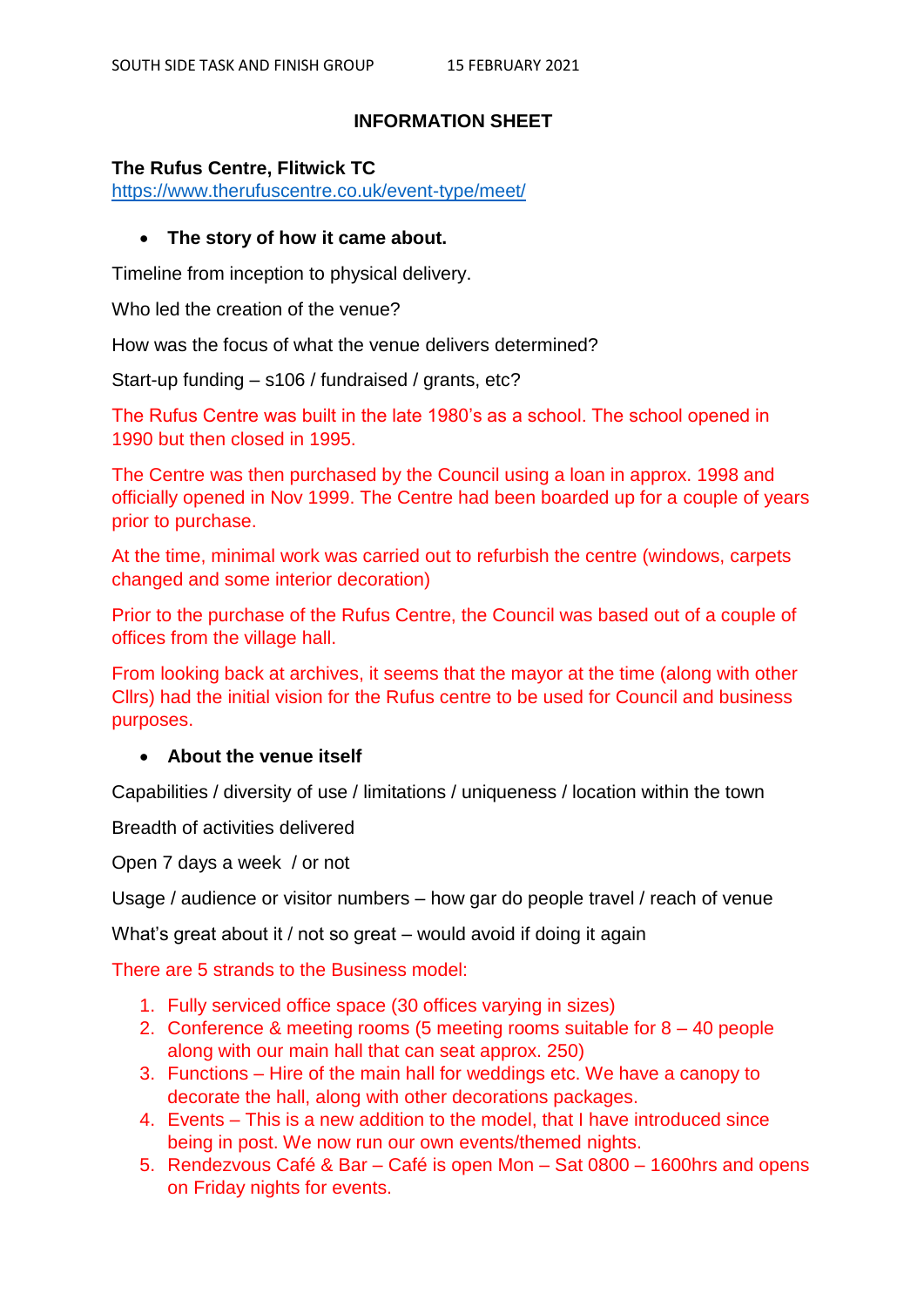The centre is also used as the base for the Town Council (approx. 8 offices). We regularly hold "community" events here. The Centre is about 1 mile from the centre of the town and has a car park for approx. 150 cars.

Outside of COVID, we operate 6 days a week, with tenants having 24 hour/7 days a week access.

We have a number of large clients from local authorities, CCG and NHS that travel some distance to use our facilities.

As there are few venues that can cater for 250 people for weddings, we have a number of African/Asian weddings held here.

Currently, our only downside it the limitations with the size. We regularly have a waiting list of tenants. We could also benefit from having an onsite hotel, as the nearest hotel to us is approx. 5 miles.

# **Governance of the venue (business model/ management)**

Owner of venue – outright ownership / peppercorn lease / etc. ?

Community owned / Council owned / stakeholder representation, etc?

How are decisions made – what freedoms or not, are there?

FTC own the venue.

The Business & Facilities Manager has delegated authority for operational matters. We then have a Business Services Committee.

# **Annual running practices and costs**

Core funding – base line budget / is it subsidised (needed) / profit/loss

Staffing levels – employed staff / volunteers – what works best/issues

Building repairs / maintenance / environmental credentials

Marketing / promotions needed

Funding comes from the income generated from the Centre. I have only been in post just short of 2 years, and part of the creation of my role was to improve occupancy and the profit.

Looking back, the Rufus Centre would make approx. £50k profit p/a. income approx. £570,000 vs expenditure of £520,000. This does not include the community value. We have a specific community room that is given free of charge to charitable and community groups. The "Business" does not charge FTC for other types of community events held at the Rufus Centre.

Staff structure:

Business & Facilities Manager x 1

Events Coordinator x 2

Bookings Officer x 1